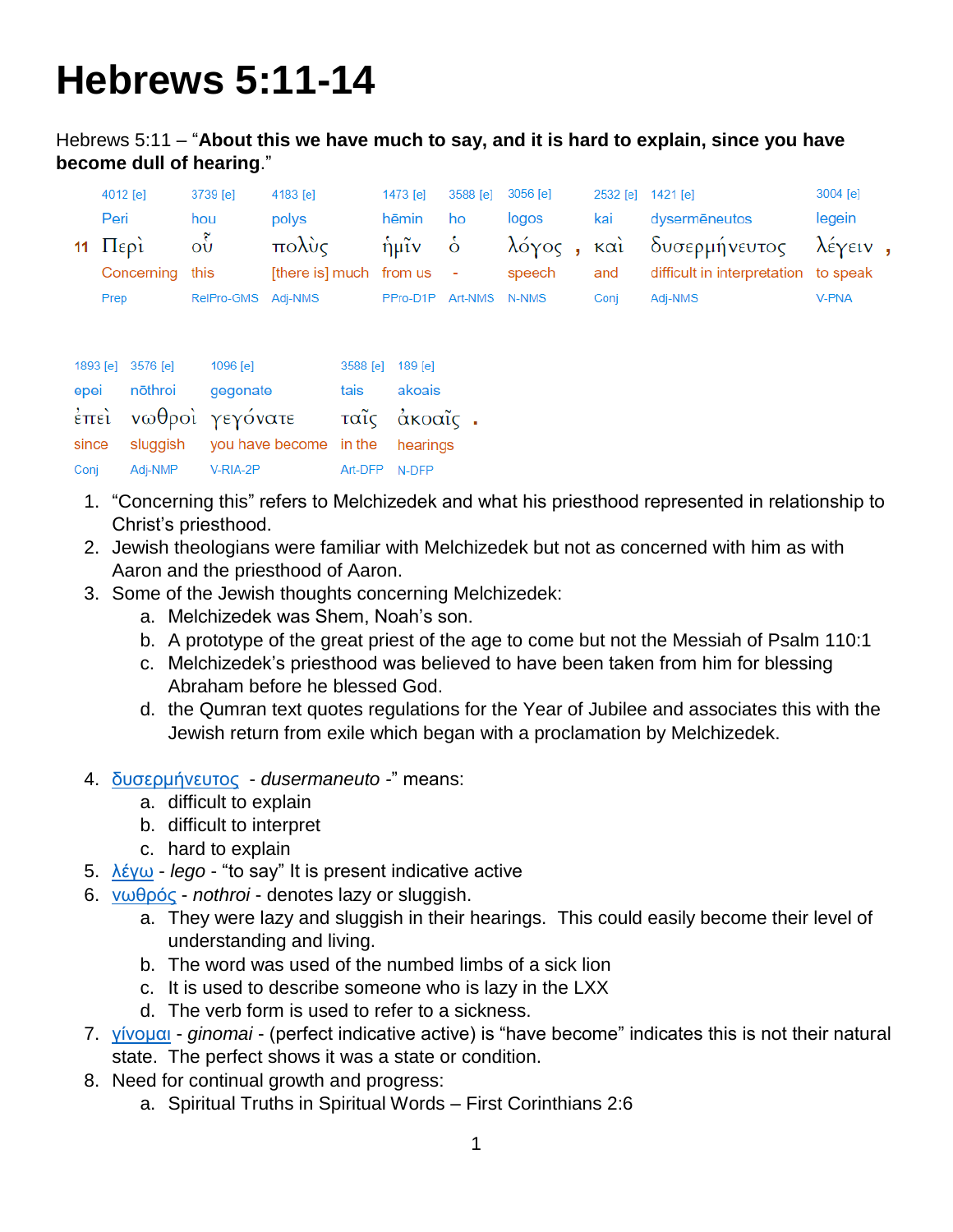- b. Do not neglect your gift 1 Timothy 4:14 "Do not neglect the gift you have, which was given you by prophecy when the council of elders laid their hands on you."
- c. Fan into Flame 2 Timothy 1:6 "For this reason I remind you to fan into flame the gift of God, which is in you through the laying on of my hands, for God gave us a spirit not of fear but of power and love and self-control."

## Hebrews 5:12 – "**For though by this time you ought to be teachers, you need someone to teach you again the basic principles of the oracles of God. You need milk, not solid food**,"

|              | 2532 [e]<br>kai<br>$12 \times \alpha i$<br>Even<br>Conj | 1063 [e]<br>gar<br>γάρ<br>for<br>Conj |                                              | 3784 [e]<br>you ought<br>V-PPA-NMP             | opheilontes                                       | 1510 [e]<br>einai<br>to be<br><b>V-PNA</b>         | 1320 [e]<br>didaskaloi<br>όφείλοντες είναι διδάσκαλοι διά<br>teachers<br>N-NMP |                           | 1223 [e]<br>dia<br>by<br>Prep                            | 3588 [e]<br>ton<br>$\overrightarrow{10V}$<br>the | time<br>Art-AMS N-AMS            | 5550 [e]<br>chronon<br>χρόνον,                           |               | 3825 [e]<br>palin<br>again<br>Adv      | 5532 [e]<br>chreian<br>πάλιν χρείαν έχετε<br>need of<br>N-AFS | 2192 [e]<br>echete<br>you have<br>V-PIA-2P                                         | 3588 [e]<br>tou<br>$\overline{\mathrm{TOU}}$<br>[one]<br>Art-GNS |
|--------------|---------------------------------------------------------|---------------------------------------|----------------------------------------------|------------------------------------------------|---------------------------------------------------|----------------------------------------------------|--------------------------------------------------------------------------------|---------------------------|----------------------------------------------------------|--------------------------------------------------|----------------------------------|----------------------------------------------------------|---------------|----------------------------------------|---------------------------------------------------------------|------------------------------------------------------------------------------------|------------------------------------------------------------------|
| <b>V-PNA</b> | 1321 [e]<br>didaskein<br>διδάσκειν<br>to teach          |                                       | 4771 [e]<br>hymas<br>ὑμᾶς<br>you<br>PPro-A2P |                                                | 5100 [e]<br>tina<br>τινα<br>what [is]<br>IPro-AMS | 3588 [e]<br>ta<br>$\vec{\alpha}$<br>the<br>Art-ANP | 4747 [e]<br>stoicheia<br>στοιχεῖα τῆς<br>principles<br>N-ANP                   | 3588 [e]<br>tēs<br>of the | 746 [e]<br>arches<br>άρχῆς<br>beginning<br>Art-GFS N-GFS |                                                  | 3588 [e]<br>tōn<br>τῶν<br>of the | 3051 [e]<br>logiōn<br>λογίων<br>oracles<br>Art-GNP N-GNP |               | 3588 [e]<br>tou<br>τοῦ<br>÷            | 2316 [e]<br>Theou<br>$\Theta$ εοῦ;<br>of God<br>Art-GMS N-GMS | 2532 [e]<br>kai<br>$\kappa$ $\alpha$ <sup><math>\alpha</math></sup><br>and<br>Conj |                                                                  |
| 1096 [e]     | gegonate<br>γεγόνατε<br>you have become<br>V-RIA-2P     |                                       |                                              | 5532 [e]<br>chreian<br>χρείαν<br>need<br>N-AFS | 2192 [e]<br>echontes<br>έχοντες<br>V-PPA-NMP      | [those] having                                     | 1051 [e]<br>galaktos<br>γάλακτος,<br>of milk<br>N-GNS                          |                           | 2532 [e]<br>kai<br>[καὶ] οὐ<br>and<br>Conj               | 3756 [e]<br>ou<br>not<br>Adv                     | 4731 [e]                         | stereas<br>of solid<br>Adj-GFS                           | food<br>N-GFS | 5160 [e]<br>trophes<br>στερεᾶς τροφῆς. |                                                               |                                                                                    |                                                                  |

- 1. [οφειλοντες](http://strongsnumbers.com/greek/3784.htm) *opheilontes* "owe", "to be obligated", "one must". Their spiritual obligation was to be teachers of the truth by this time.
- 2. [διδασκαλοι](http://strongsnumbers.com/greek/1320.htm) *didaskaloi* is "teachers"
	- a. This word for teachers is informal and does not necessarily mean a trained theologian.
	- b. The Stoic and the Christian view of teaching was that anyone who had an understanding could share it with others.
	- c. Every believer is expected to be able to defend his faith 1 Peter 3:15
- 3. [στοιχεια](http://strongsnumbers.com/greek/4747.htm) *stoicheia* "rudiments" "basic elements"
	- a. The basic material that makes up the universe
	- b. The A, B, C's that make up words, sentences, and books.
- 4. These believers understood spiritual truths at a very low, elementary level.
- 5. This is called "the beginnings of the oracles of God". These would be the same as:
	- a. "the beginnings of Christ" (6:1)
	- b. "milk" (5:12)
	- c. These are the simpler matters of doctrine.
	- d. 1 Corinthians 3:12-15 "*For no one can lay any foundation other than the one already laid, which is Jesus Christ. If anyone builds on this foundation using gold silver, costly*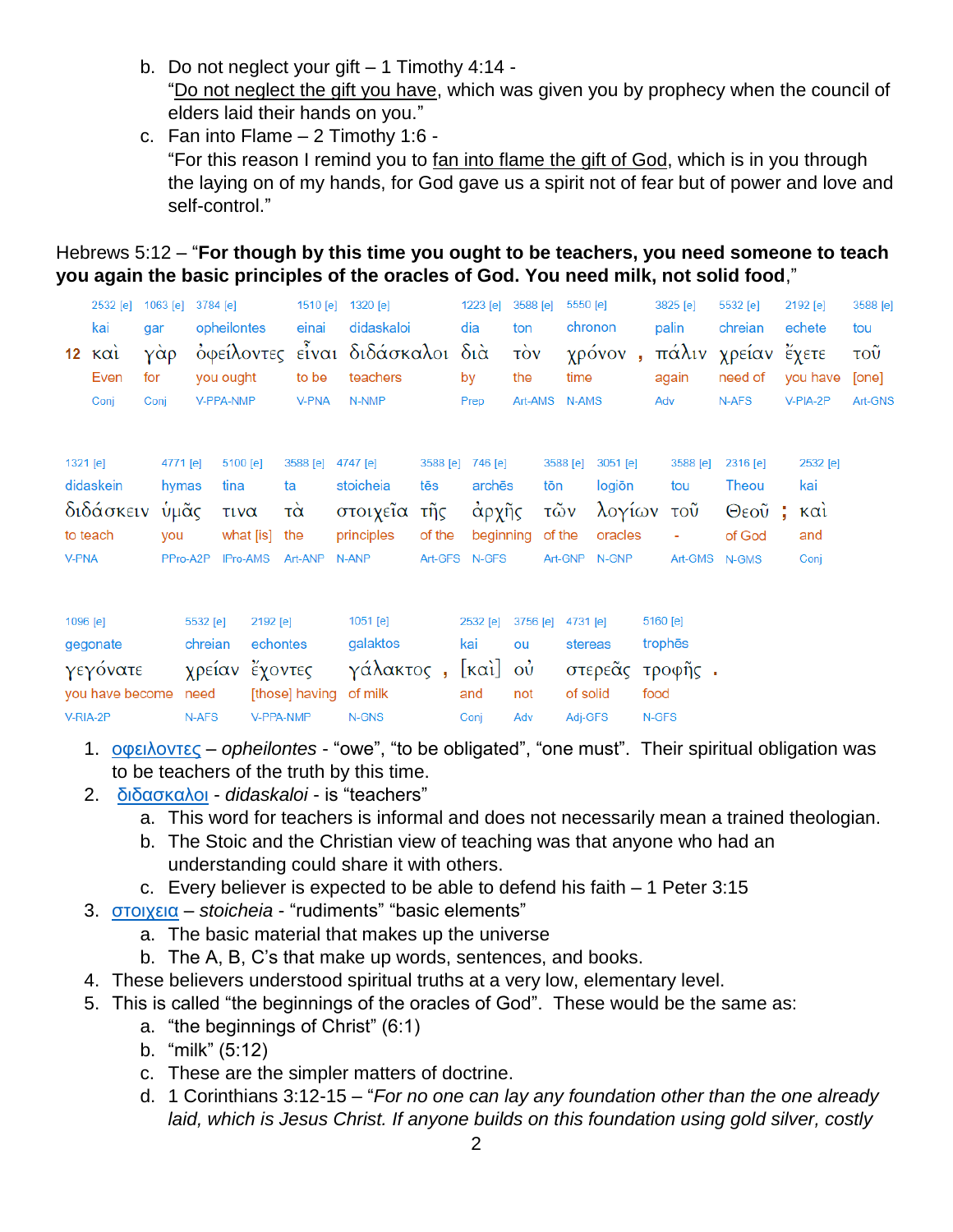*stones, wood, hay or straw, their work will be shown for what it is, because the Day will bring it to light. It will be revealed with fire, and the fire will test the quality of each person's work. If what has been built survives, the builder will receive a reward. If it is burned u, the builder will suffer loss but yet will be saved – even though only as one escaping through the flames*."

e. 1 Peter 2:2 the **milk** is for beginners but it **is not inferior**.

Hebrews 5:13 – "**for everyone who lives on milk is unskilled in the word of righteousness, since he is a child**."

| 3956 [e]     |      |        | 1063 [e] 3588 [e] 3348 [e]            | $1051$ [e] | 552 [e] | 3056 [e] | 1343 [e]                                          | 3516 [e]      | 1063 [e] 1510 [e] |            |
|--------------|------|--------|---------------------------------------|------------|---------|----------|---------------------------------------------------|---------------|-------------------|------------|
| pas          | aar  | ho     | metechōn                              | galaktos   | apeiros | logou    | dikaiosynēs                                       | nēpios        | aar               | estin      |
|              |      |        | 13 πᾶς γὰρ ὁ μετέχων γάλακτος ἄπειρος |            |         |          | λόγου δικαιοσύνης ; νήπιος γάρ έστιν ;            |               |                   |            |
| Everyone for |      | $\sim$ | partaking [only] of milk              |            |         |          | [is] inexperienced in [the] word of righteousness | an infant for |                   | he is      |
| Adi-NMS      | Coni |        | Art-NMS V-PPA-NMS                     | N-GNS      | Adi-NMS | N-GMS    | N-GFS                                             | Adi-NMS       | Coni              | $V-PIA-3S$ |

- 1. "Unskilled" or "inexperienced" [απειρος](http://strongsnumbers.com/greek/552.htm) *apeiros* means unskilled, a person without experience, untried, ignorant
- 2. "word of righteousness" [λογου](http://strongsnumbers.com/greek/3056.htm) [δικαιοσυνης](http://strongsnumbers.com/greek/1343.htm) refers to the teachings and ways of God that come to a believer and change their lives and themselves into the image of Christ.

## Hebrews 5:14 – "**But solid food is for the mature, for those who have their powers of discernment trained by constant practice to distinguish good from evil**."

|         | 5046 [e]<br>teleiōn                            | 1161 $[e]$<br>de         | 1510 [e]<br>estin | 3588 [e]<br>hē       |       | 4731 [e]<br>sterea | 5160 [e]<br>trophe                               | tōn | 3588 [e]          | $1223$ [e]<br>dia | 3588 [e]<br>tēn              | 1838 [e]<br>hexin           | 3588 [e]<br>ta |
|---------|------------------------------------------------|--------------------------|-------------------|----------------------|-------|--------------------|--------------------------------------------------|-----|-------------------|-------------------|------------------------------|-----------------------------|----------------|
| 14      | τελείων<br>[for the] mature                    | δέ<br>however is         | έστιν             | Ĥ                    | solid | στερεά             | τροφή<br>food                                    |     | τῶν<br>the [ones] | $\delta$ ιά<br>bv | $\overrightarrow{L}$         | έξιν<br>constant use        | τα<br>the      |
|         | Adj-GMP                                        | Coni                     | V-PIA-3S          | Art-NFS              |       | Adi-NFS            | N-NFS                                            |     | Art-GMP           | Prep              | Art-AFS                      | N-AFS                       | Art-ANP        |
| 145 [e] | aisthētēria<br>αίσθητήρια γεγυμνασμένα έχόντων | 1128 [e]<br>gegymnasmena |                   | 2192 [e]<br>echonton |       | 4314 [e]<br>pros   | 1253 [e]<br>diakrisin<br>πρὸς διάκρισιν καλοῦ τε |     | 2570 [e]<br>kalou | 5037 [e]<br>te    | 2532 [e]<br>kai<br>$K\alpha$ | 2556 [e]<br>kakou<br>κακοῦ. |                |
| N-ANP   | senses                                         | training<br>V-RPM/P-ANP  |                   | having<br>V-PPA-GMP  |       | for<br>Prep        | distinguishing<br>N-AFS                          |     | good<br>Adj-GNS   | both<br>Conj      | and<br>Conj                  | evil<br>Adj-GNS             |                |

- 1. **"mature**" [τελειων](http://strongsnumbers.com/greek/5046.htm) *teleion* means perfect, mature and refers to those who should take on adult responsibilities.
- 2. "**constant practice**" or "**constant use**" [εξιν](http://strongsnumbers.com/greek/1838.htm) *exin* means it is a habit. It is the habit of body and mind indicating not the process but the result or the character. Physically it is the ability and condition gained by exercise.
- 3. "**faculties**" or "**senses**" [αισθητηρια](http://strongsnumbers.com/greek/145.htm) *aistheteria* The word refers to the sense organ that produce sight, taste, smell sound. Here it is a reference to the "spiritual sense" organs. This is spiritual sensitivity.
- 4. "**training**" [γεγυμνασμενα](http://strongsnumbers.com/greek/1128.htm) *gegumnasmena* means to exercise or train by exercise.
- 5. "**distinguish**" [διακρισιν](http://strongsnumbers.com/greek/1253.htm) "distinguish, decide, make a judgment between two things.